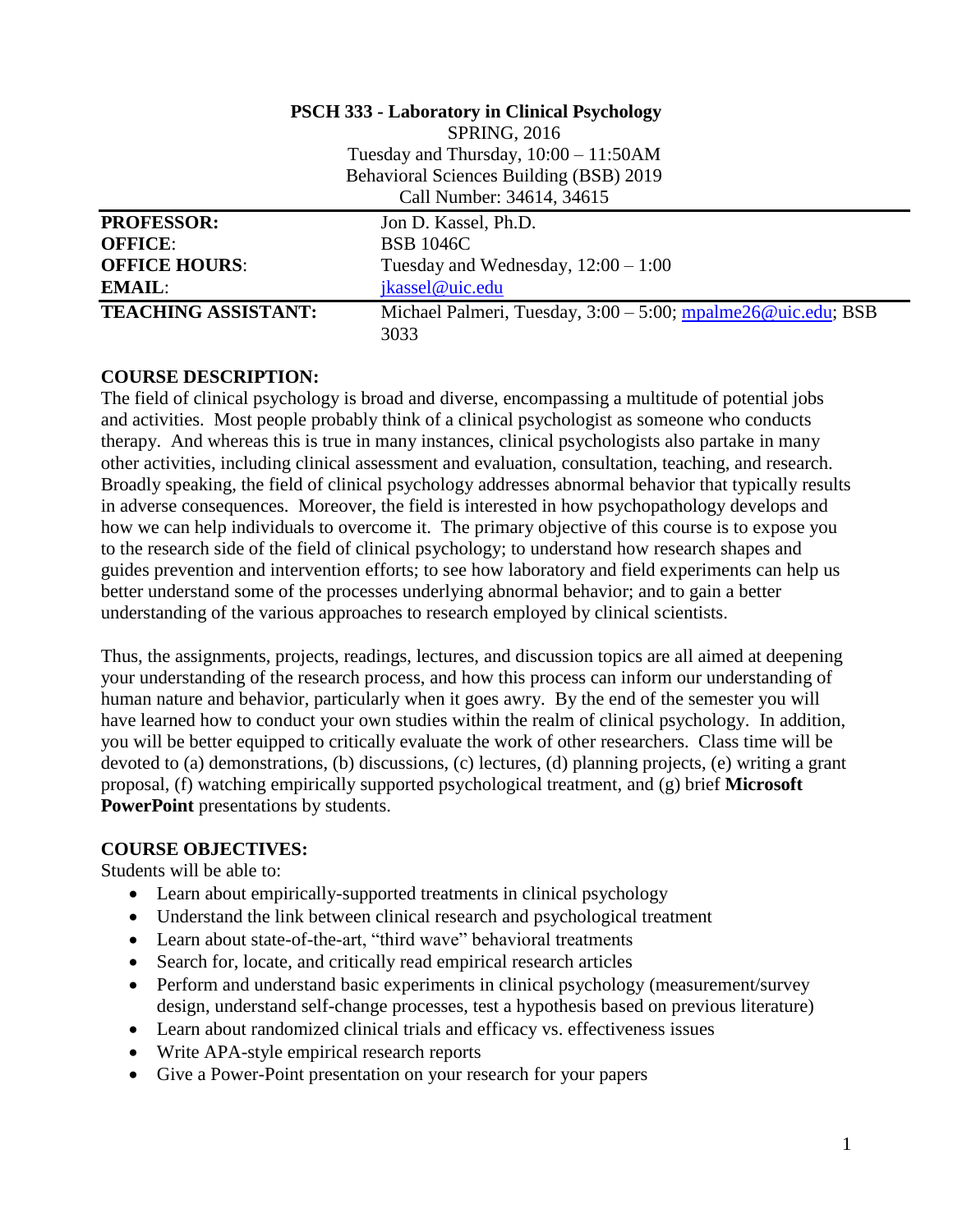## **COURSE WEBSITE:**

The Blackboard course website found at<http://blackboard.uic.edu/> contains important course information, documents, and will be used for electronic submission of assignments. Any required readings will be posted on Blackboard to read before the assigned lab session.

## **PREQUESITES:**

Students should already have credit for PSCH 100 (Introduction to Psychology), PSCH 242 (Introduction to Research in Psychology), and PSCH 343 (Statistical Methods in Psychological Science). In addition, you should have credit for or be concurrently enrolled in PSCH 270 (Abnormal Psychology) or PSCH 210 (Theories of Personality). If you do not have prerequisites, you will be dropped from the course.

## **DEADLINES:**

The deadline to add or drop a course without a W and last day to complete late registration is the end of the 2nd week (Friday, January 22, 2016). The deadline to withdraw from the course is the end of the 10th week (Friday, March 18, 2016).

## **STRONGLY RECOMMENDED TEXTBOOKS:**

Beins, B. C., & Beins, A. M. (2012). *Effective writing in psychology: Papers, posters, and presentations* (2nd ed.). Malden, MA: Wiley-Blackwell. ISBN: 978-0-470-67244-0 *Note*: This textbook can be very useful in helping you with the writing of your projects and papers.

- It can also serve as a reference in the future for other writing projects and creating presentations. • The first chapter is freely downloadable (click on "Read Excerpt 2") at:
- <http://www.wiley.com/WileyCDA/WileyTitle/productCd-0470672447.html>

 There are cheaper e-book versions in various formats available at: <http://www.wiley.com/WileyCDA/WileyTitle/productCd-111824222X.html>

• The book may also be purchased, new or used, or rented at Amazon.com (which appears to be the cheapest option).

American Psychological Association (2010). *Publication manual of the American Psychological*

*Association* (2nd printing of 6th ed.). Washington, DC: Author. ISBN: 978-1-4338- 0561-5 *Note*: While this text is not required, it is strongly recommended as an essential reference for any writing in psychology that you may do in the future (e.g., as a research assistant, in graduate school, etc.). If you don't already own this book and will need it in the future, then you may as well buy it now.

Other occasional readings will be posted on Blackboard.

### **REQUIREMENTS:**

**Research Participation:** By enrolling in the course, you are agreeing to participate in research conducted by other members of the class, as well as research demonstrations conducted by the instructor and TA. Research participation, in other words, is a part of the normal educational practices in this class.

**Lectures and Readings:** This is a lab course. There will be fewer traditional lectures than you may be accustomed to; that is, less time will be devoted to the simple presentation of material by your instructor. There will be a few assigned readings. The assigned readings that we do have will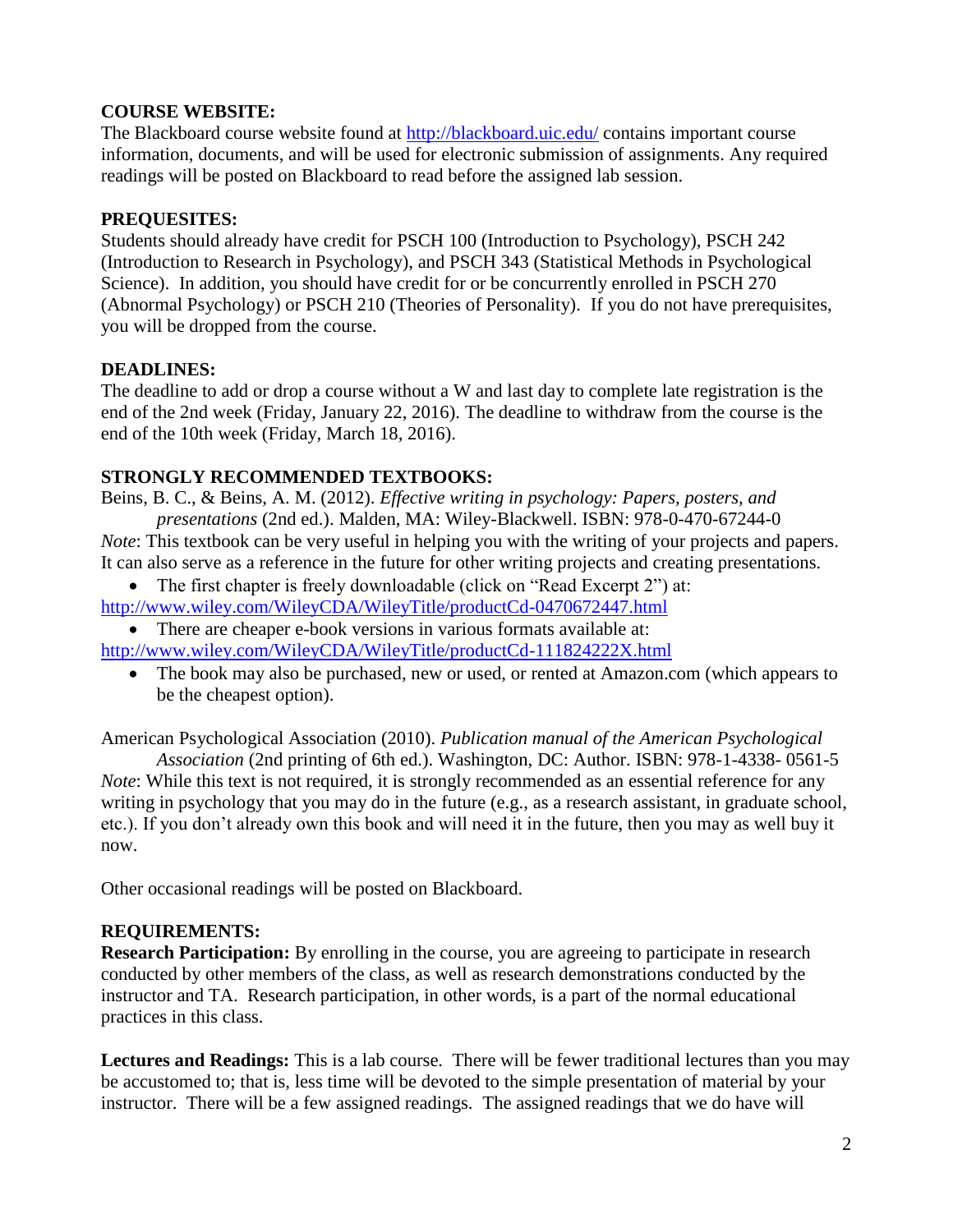primarily come from articles posted to the course Blackboard site. You will also have to do some supplementary readings to design and write up your three major papers (see below). In addition, we will watch several videos demonstrating the use of empirically-supported treatments for clients diagnosed with psychological disorders (e.g., obsessive compulsive disorder).

**Class Participation:** To a greater extent than most other classes, this course requires you to be an *active participant*. Therefore, regular attendance is critical. You will also lose participation points if you are observed surfing the internet or reading email during class, using your cell phone, or if you engage in other blatantly non-course-related activity. Note that if this sort of behavior occurs repeatedly, you will be asked to leave the class. In addition, given the number of studies and demonstrations we will run in class, it is also *crucial that you show up for class on time*.

### **ASSIGNMENTS:**

**Miscellaneous Assignments:** Over the course of the semester, there will be several small assignments that will be related to planning and executing your projects. These assignments will range from plagiarism tutorial (link below), writing reaction papers to the therapy videos you watch in the class, completing topic/worksheet approvals for projects, participation in research projects of other students, and exercises dealing with library research and statistics.

#### **<http://publichealth.uic.edu/current-students/sph-academic-integrity-tutorial>**

**Self-Help Group Observational Paper:** In order to gain a better sense of what psychology application looks like in the real world, you will each attend a self-help group of your own choosing (e.g., Alcoholics Anonymous, Narcotics Anonymous, Suicide Support Group, Depression Support Group, etc.). Your task will then be twofold: First, you will write a 8-10 page paper (in APA style; this is important!) that both briefly describes the disorder being treated and provides a description of the group participants, facilitator (when applicable), and group process. Each of you will then give a 10 minute presentation on your paper and experience.

**Research Grant Project:** The project will be designed by you and completed individually. Your project will be a research grant proposal, using the format for grant applications employed by the National Institutes of Health (NIH). You may choose to pursue (a) something you were curious about based on your other projects, (b) an extension of published research, or (c) an idea of your own creation (keep in mind that your idea must be rooted in some existing clinical psychological theory and/or research method). You will give a 10 minute Power-Point presentation on your research findings. In addition, you will be expected to independently write a final APA-style paper (8-10 pages) describing the study. More details will be forthcoming later in the class.

**Case Study Final Project**: This paper will also be completed individually. You will have your choice from among several clinical case studies that we will provide you. Your primary goals for this project include: summarizing the case study; providing a summary of your recommended treatment approach; discussion of the rationale for choosing the treatment you did, and why you ruled out other treatment options; presentation of a treatment plan for this particular patient; describe your treatment goals, and incorporate comments and feedback you received on the draft of your paper. You will NOT give a presentation for this project. As always, syntax, grammar, organization, readability, and adherence to APA style will also be evaluated. Your paper should be 8-10 pages long.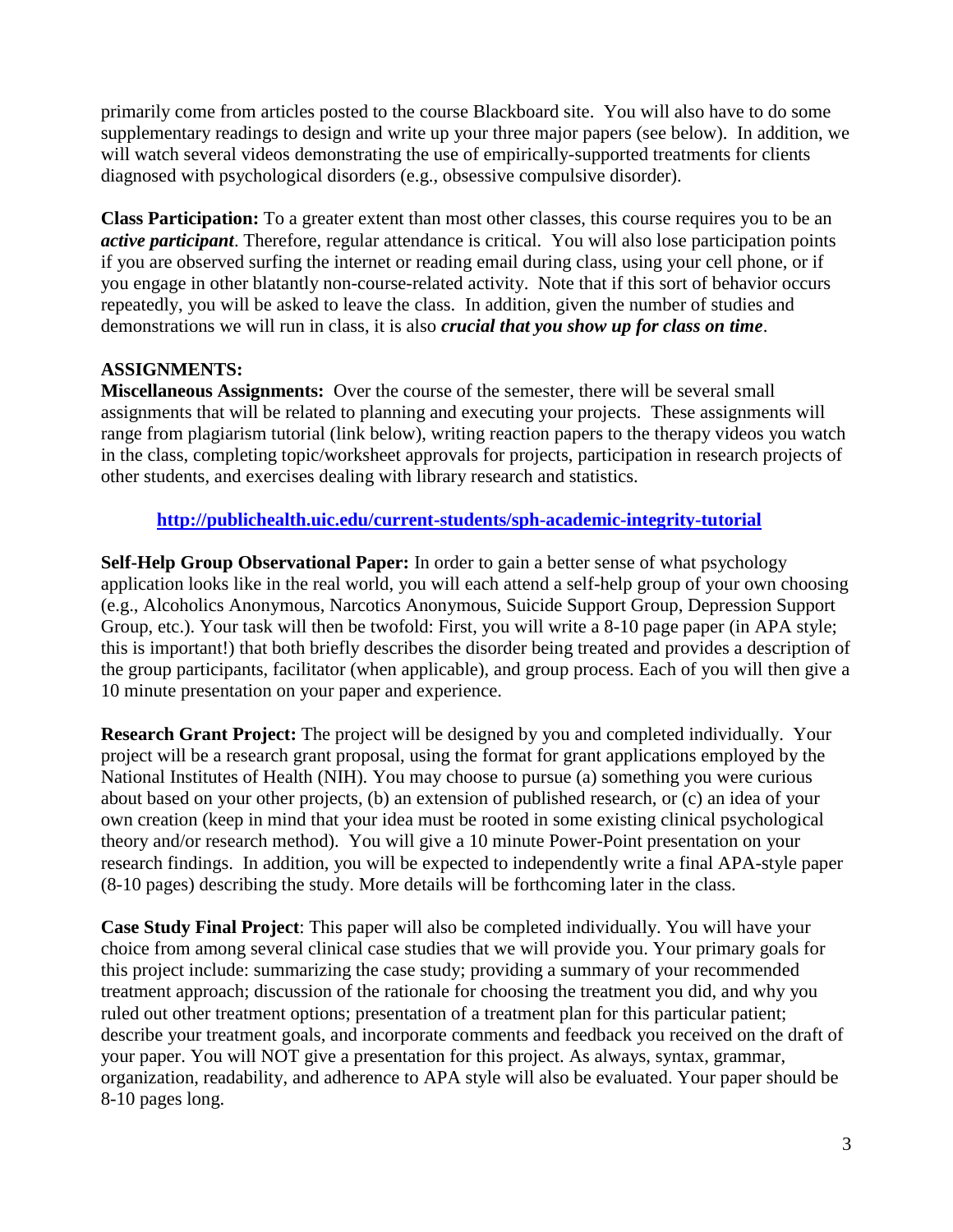#### **GRADING/EVALUATION:**

10% Attendance and Participation 15% Self-Help Group Write-Up (5% Draft, 10% Final) 15% Self-Help Group Presentation 15% Final Project Presentation (5% Draft, 10% Final) 20% Final Project Write-up (5% Draft, 15% Final) 20% Case Study Write-UP (5% Draft, 15% Final) 5% Misc. Assignments

| <b>GRADING/EVALUATION</b>           |                 |                                |  |
|-------------------------------------|-----------------|--------------------------------|--|
| Requirement                         | Percentage      | Number of Points               |  |
| <b>Attendance and Participation</b> | 10%             | 30 points                      |  |
| Self-Help Group Study Write-Up      | Draft = $5\%$   | 15 points                      |  |
|                                     | Final = $10\%$  | 30 points                      |  |
|                                     | 15%             | 45 points                      |  |
| <b>Self-Help Group Presentation</b> | 15%             | 45 points                      |  |
| <b>Grant Proposal Paper</b>         | Draft = $5\%$ , | 15 points                      |  |
|                                     | Final = $15%$   | 45 points                      |  |
|                                     | 20%             | 60 points                      |  |
| <b>Grant Proposal Presentation</b>  | 15%             | 45 points                      |  |
| <b>Case Study Final Project</b>     | Draft = $5\%$   | 15 points                      |  |
|                                     | Final = $15\%$  | 45 points                      |  |
|                                     | 20%             | 60 points                      |  |
| Misc. Assignments                   | 5%              | Plagiarism Tutorial (5 points) |  |
|                                     |                 | Therapy reaction papers (2)    |  |
|                                     |                 | points each; 10 total points)  |  |
|                                     |                 | 15 points                      |  |

A total of 300 points are possible for all course assignments. Your total points earned will then be divided by 300 to determine your final course grades. Grades will be based upon the following commonly used scale:

**GRADES:**

 $A = 90 - 100\%$ **B = 80 – 89%**  $C = 70 - 79\%$  $D = 60 - 69\%$  $F =$ **Below 60%** 

**Note that you will be graded according to the grading criteria listed above. Please do not ask to be bumped up to the next highest grade at the end of the semester** (e.g., ask for a C in the course when you have a 68.7% in the course). We will not do this. The number one factor that puts students in this situation is missed classes. We have a drop policy because we understand that sometimes students must miss class. However, if you are the type of student who frequently misses classes for any reason (e.g., work, family responsibilities, etc.), we strongly recommend that you drop this course early on.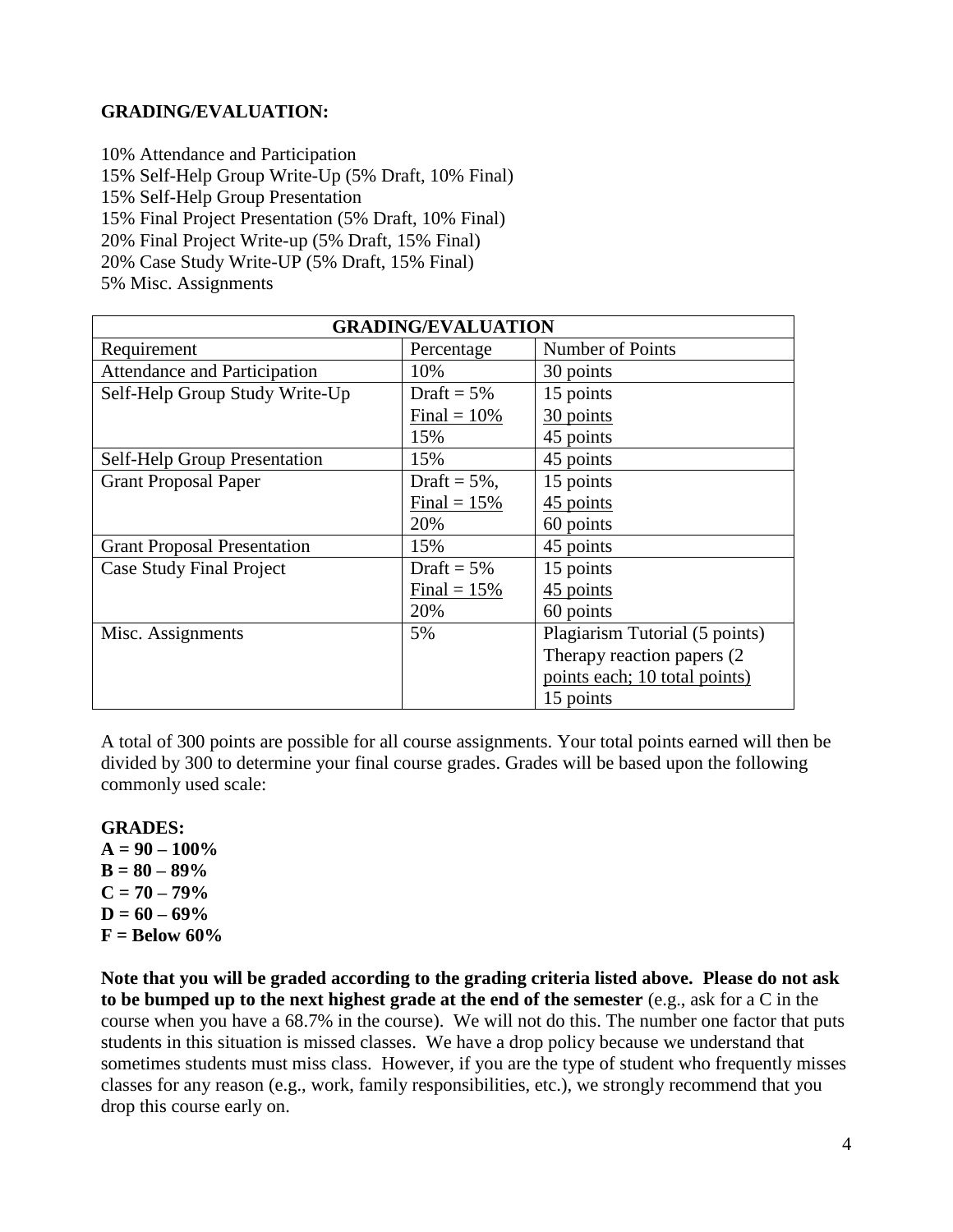With this said, **if you have any problems or concerns throughout the class, please come see us during our office hours, before it is too late at the end of the semester.** The TA and I are happy to work with you during the semester to help facilitate your understanding of the course material. Please use office hours whenever possible, but we are willing to make appointments if your schedule makes it impossible to make our office hours.

**It will be your responsibility to keep track of your scores in Blackboard.** If you notice that a score has been incorrectly entered into Blackboard, you must show the original paper with the correct grade to your TA by the last week of classes. After that point, any errors will stand in your final grade calculation.

### **LATE ASSIGNMENTS**

Assignments are due at 11:59PM on the date specified. If the assignment is turned in within 24 hours after the due date, you will receive a maximum of 50% credit. Assignments turned in more than 24 hours late will receive **NO CREDIT**.

In recent semesters, the extent of students turning in late papers has really become problematic. Granting extensions for some students, while the majority turns their papers in on time, is simply not fair to the instructors and to the other students. As such, **NO EXCEPTIONS WILL BE MADE FOR LATE PAPERS**. Here are just a few of the reasons given to us in the past few semesters that will no longer work:

"I'm having a very difficult semester." "I've been very ill." "My [plug in family member] is very ill." "My computer wasn't working." "I've been depressed."

And the list goes on and on. We understand that life can get difficult at times. Indeed, we'll talk a lot about this issue in class. And we are compassionate people. But all of that being said, you must plan on getting your work in on time to receive credit. That's the way it works in the "real world" and the way it must work in this class.

### **ATTENDANCE POLICY:**

**If you miss class it is your responsibility to get the notes, handouts, homework assignments, and/or other announcements from one of your fellow classmates.** It is the student's responsibility to attend all class sessions **on time**, out of respect to your classmates, your instructor, and yourself. **To be clear about this, if you are late to class on a regular basis, this will detrimentally affect your grade.** Your performance in the course will also be maximized through your regular attendance. If you absolutely must miss a class session, please notify the instructor and TAs as early as possible beforehand. Also of note, the videotapes we watch in class are NOT AVAILABLE on the internet or youtube. So, if you miss a class when the tape is shown, you are pretty much out of luck. Don't miss these classes!

# **APPROPRIATE CLASSROOM BEHAVIOR:**

When you are in class, I ask that you be courteous to me as well as your fellow students. **Please do not have conversations with or write notes to fellow students during lecture. In addition, please do not listen to your MP3 player, send text messages via your cell phones, or engage in**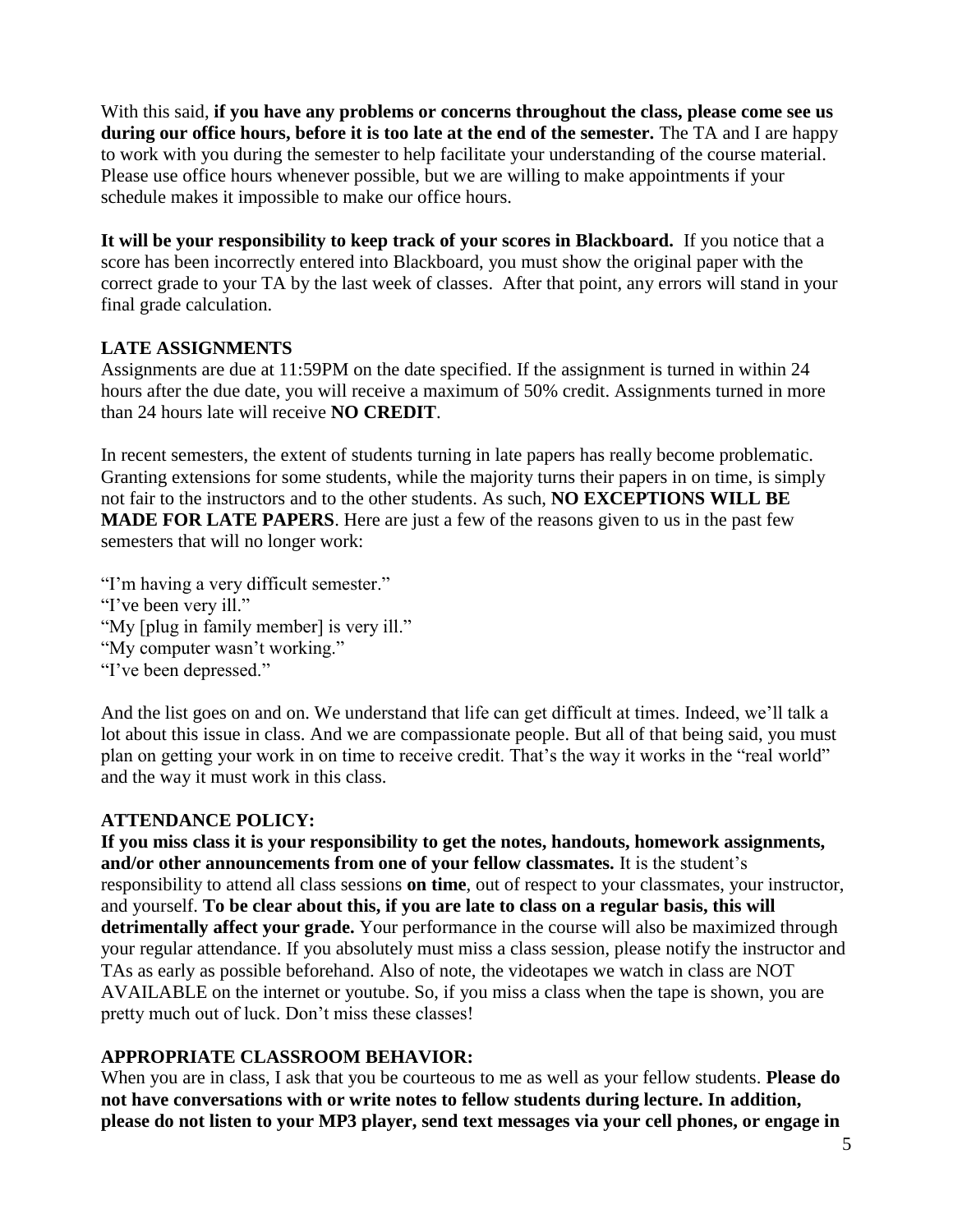**similar distracting behaviors during lecture.** The use of laptops or tablets for course-related purposes is perfectly fine, **but please refrain from non-course-related activities during class**. Again, it is really annoying to the instructor and students when someone is constantly typing on their laptop. You may feel like you are an anonymous student in a class and that the instructor doesn't notice. Instructors do notice these things, and it is truly distracting, and ultimately disrupts the class (especially in a class this small). If I ask that you stop doing some behavior and you persist, I may ask you to leave class. In extreme cases, I will ask you not to come back, and you will have to forfeit any points you receive for attending classes. So please be respectful to the instructor and your fellow students; it will make for a more valuable and fun, learning experience. Finally, during discussion, please respect others and their opinions, and refrain from discriminatory or hateful speech.

## **ACADEMIC HONESTY AND PLAGIARISM:**

Because this is a course that emphasizes writing, you will be required to turn in several papers during the course of the semester. All work should be your own. You are allowed, and even encouraged, to seek feedback from others, but all the writing you submit should be your own. Plagiarism is representing the words or ideas of others as your own, without crediting the source, and thus also includes copying or paraphrasing from your classmates or papers on the Internet. Please understand that plagiarism in any form will not be tolerated. Plagiarism will be explained in class and papers will be submitted electronically via SafeAssign to automatically screen for potentially plagiarized material and ensure academic honesty. **If it is determined that any work you turned in was plagiarized from other sources, you will fail the course; no exceptions will made in such instances.** With this said, not only will you receive information on what plagiarism is, but you will also learn how to avoid plagiarism. Moreover, you are encouraged to see your TA in advance of a due date to discuss how to cite someone else's ideas.

Familiarize yourself with violations of academic honesty and the student disciplinary policy at http://www.uic.edu/depts/dos/studentconduct.html. Some FAQ's about crediting others and avoiding plagiarism are available at [http://tigger.uic.edu/~edelberg/crediting\\_others/index.htm.](http://tigger.uic.edu/~edelberg/crediting_others/index.htm)

# **ACADEMIC INTEGRITY GUIDELINES:**

*From the UIC Undergraduate Catalog [\(http://www.uic.edu/ucat/catalog/GR.shtml\)](http://www.uic.edu/ucat/catalog/GR.shtml):*

As an academic community, the University of Illinois at Chicago is committed to providing an environment in which research, learning, and scholarship can flourish and in which all endeavors are guided by academic and professional integrity. All members of the campus community students, staff, faculty, administrators—share the responsibility of insuring that these standards are upheld so that such an environment exists. Instances of academic misconduct by students, and as defined herein, shall be handled pursuant to the Student Disciplinary Policy.

Academic dishonesty includes, but is not limited to:

- Cheating
- Fabrication
- Facilitating Academic Dishonesty/Plagiarism
- Bribes, Favors, Threats
- Examination by Proxy
- Grade Tampering
- Nonoriginal Works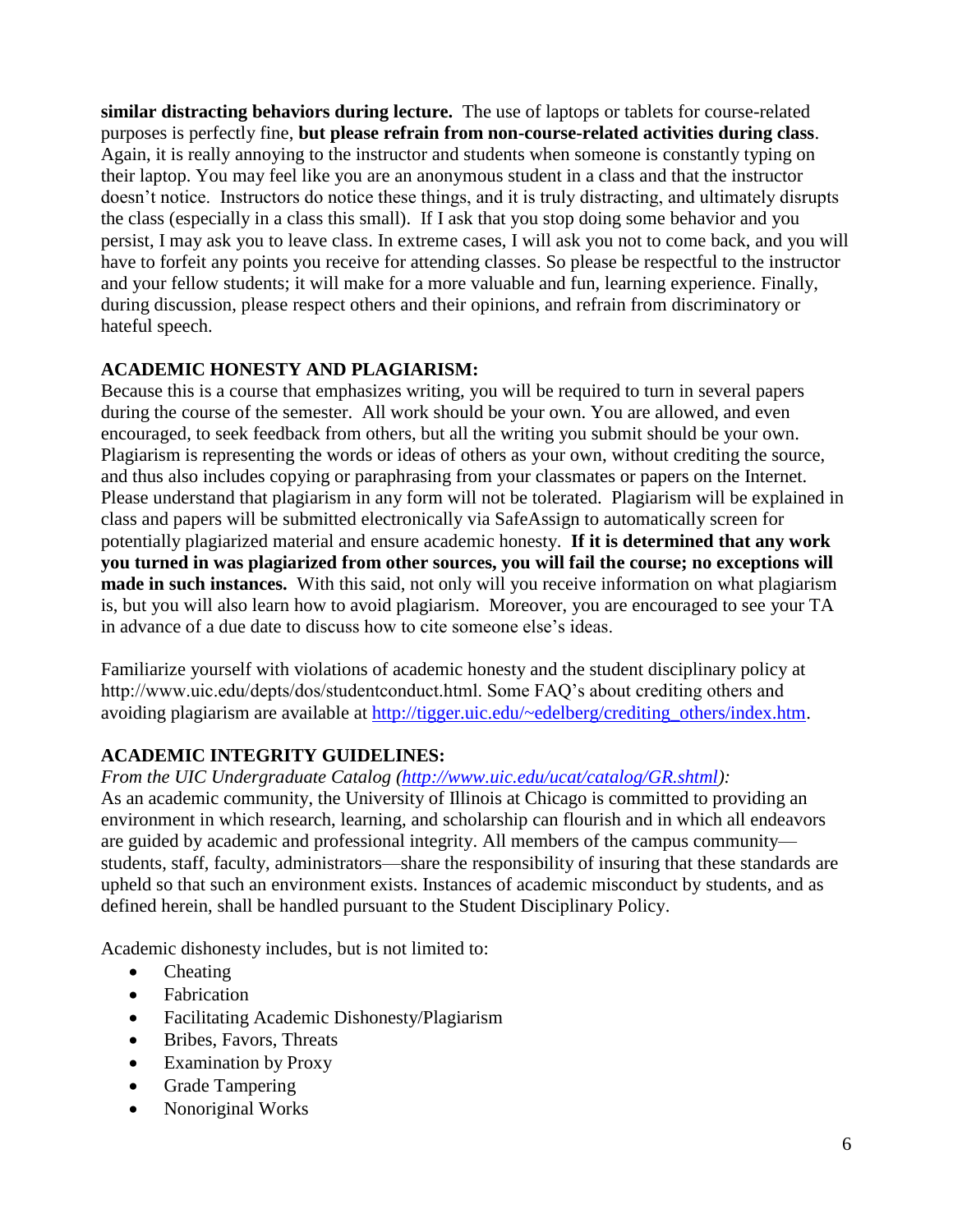## **APA STYLE:**

Papers in psychology must be written in APA (American Psychological Association) format. You should use APA style and citation format in your writings for this course. The Beins and Beins (2012) textbook covers many of the basics of APA style, though the most complete resource is the Publication Manual of the APA. An excellent, concise, and free online reference documenting APA style can be found at Purdue's Online Writing Lab (OWL): <http://owl.english.purdue.edu/owl/section/2/10/>

## **WRITING CENTER:**

Tutors at the writing center can help your organize and edit your writing. All students are welcome and encouraged to make an appointment to improve their writing. Optimum use is to visit the Center while preparing your draft and to make several visits. More information can be found at<http://www.uic.edu/depts/engl/writing/about/>

## **COPYRIGHT STATEMENT:**

Some of the materials in this course may be copyrighted. They are intended for use only by students registered and enrolled in this course and only for instructional activities associated with and for the duration of the course. They may not be retained in another medium or disseminated further. They are provided in compliance with the provisions of the Teach Act.

## **DISABILITY SERVICES:**

Students **with disabilities who require accommodations for access and participation in this course must be registered with the Office of Disability Services (ODS).** Please contact ODS at  $(312)$  413-2103 (voice) or  $(312)$  413-0123 (TTY). If you require accommodations due to a documented disability, please bring a letter from the DRC documenting the necessary accommodations as soon as possible, preferably by the end of the second week (Friday, January 25).

# **RELIGIOUS HOLIDAYS:**

I have tried to assure that no major assignment or due dates fall on religious holidays. *Campus Policy States:* The faculty of the University of Illinois at Chicago shall make every effort to avoid scheduling requiring that student projects be turned in or completed on religious holidays. Students who wish to observe their religious holidays shall notify the faculty member by the tenth day of the semester (January 20) of the date when they will be absent unless the religious holiday is observed on or before the tenth day of the semester. In such cases, the student shall notify the faculty member at least five days in advance of the date when he/she will be absent. The faculty member shall make every reasonable effort to honor the request, not penalize the student for missing the class, and if an examination or project is due during the absence, give the student an exam or assignment equivalent to the one completed by those students in attendance. If the student feels aggrieved, he/she may request remedy through the campus grievance procedure.

### **INCOMPLETE GRADES:**

**University policy on incomplete grades is very strict and this policy will be strictly followed.** I will grant an incomplete grade only under the most extreme circumstances. Do not request an incomplete unless the following conditions apply (taken from the undergraduate catalogue):

Course work is incomplete when a student fails to submit all required assignments or is absent from the final examination; incomplete course work will normally result in a failing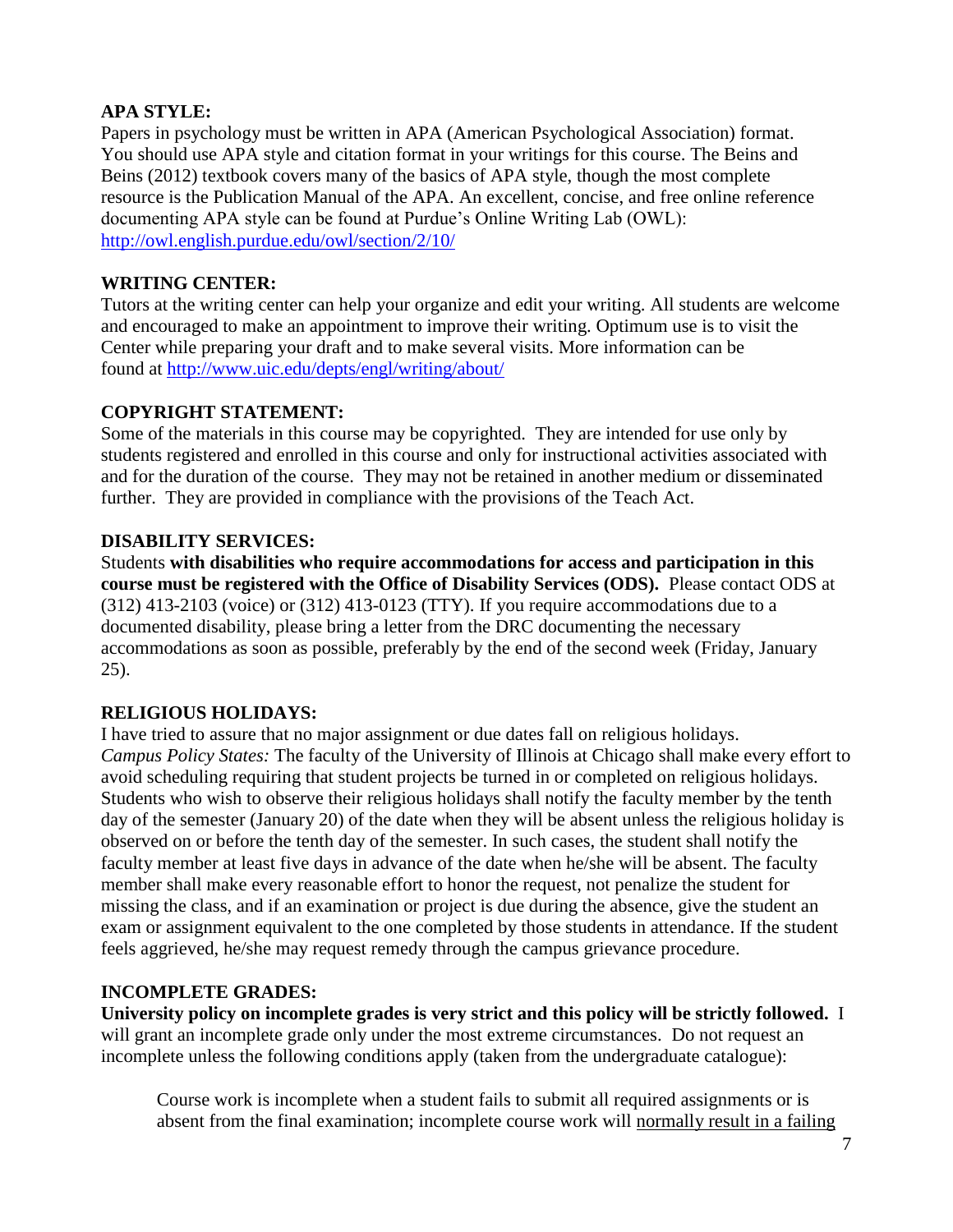grade. The IN (incomplete) grade may be assigned in lieu of a grade only when all the following conditions are met: (a) the student has been making satisfactory progress in the course; (b) the student is unable to complete all course work due to unusual circumstances that are beyond personal control and are acceptable to the instructor; (c) the student presents these reasons prior to the time that the final grade roster is due. The instructor must submit an Incomplete report with the final grade roster for the IN to be recorded. This report is a contract for the student to complete the course work with that instructor or one designated by the department executive officer in the way described and by the time indicated on the report. In resolving the IN, the student may not register for the course a second time, but must follow the procedures detailed on the report. An IN must be removed by the end of the student's first semester or summer session in residence subsequent to the occurrence, or, if not in residence, no later than one calendar year after the occurrence. When the student submits the work, the instructor will grade it and change the IN to the appropriate grade. If an undergraduate fails to meet the stated conditions, the instructor will assign an E for the final grade.

| Week #         | <b>Date</b> | <b>Topic</b>                                                                                                                                                                                                                            |
|----------------|-------------|-----------------------------------------------------------------------------------------------------------------------------------------------------------------------------------------------------------------------------------------|
| $\mathbf{1}$   | 1/12        | Course intro<br>Introduce and Discuss Self-Help Group Observational Project<br>Introduce and assign Plagiarism tutorial<br>View an example of an empirically supported psychotherapy (1): Cognitive<br>Therapy for Panic Disorder       |
| $\mathbf{1}$   | 1/14        | Finish viewing <i>Cognitive Therapy</i> videotape (if necessary)<br>(PP) What is Clinical Psychology? Careers Options Introduction to research<br>methods in Clinical Psychology<br>Break-out groups to create experimental design      |
| $\overline{2}$ | 1/19        | <b>Plagiarism Tutorial Certificates due in class</b><br>(PP) The Cognitive Model<br>PANAS administration<br>(PP) IAPS Discussion                                                                                                        |
| $\overline{2}$ | 1/21        | Reaction paper to Cognitive Therapy for Panic Disorder due today<br>(PP) APA Writing Review (MP)<br>(PP) Discussion of experimental psychopathology – methods and<br>techniques<br>Discuss/Review Self-Help Group Observational Project |
| 3              | 1/26        | (PP) Motivational Interviewing (MP)<br>(PP) Behavior Therapy                                                                                                                                                                            |
| 3              | 1/28        | Self-Help Group Project Draft write-up due today<br>View an example of an empirically supported psychotherapy (2): Behavior<br>Therapy for Obsessive-Compulsive Disorder                                                                |
| 4              | 2/2         | (PP) Discussion of Anxiety Disorders<br>(PP) Introduction to Ecological Momentary Assessment (EMA)                                                                                                                                      |

#### **Course Schedule**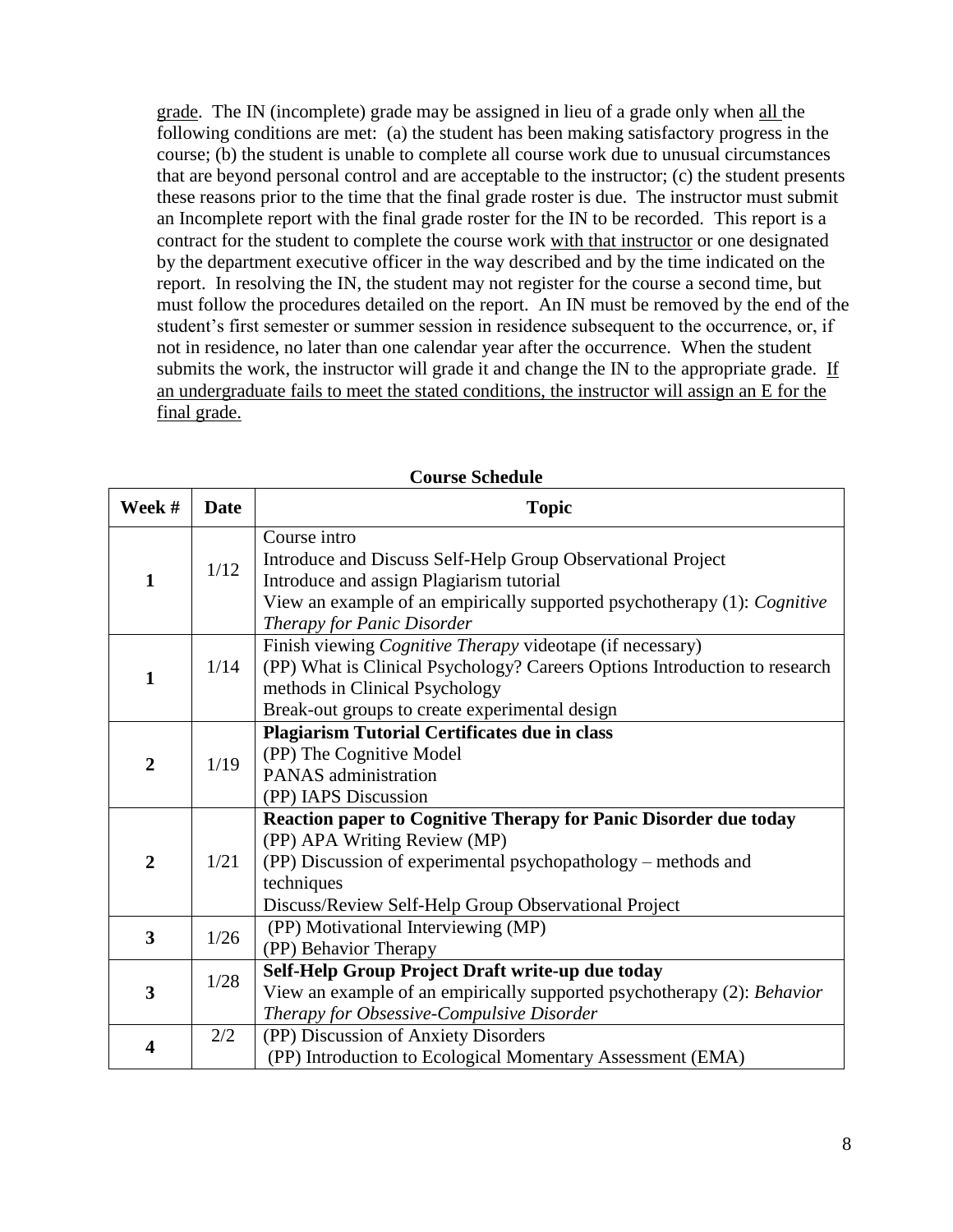|  | 2/4 | <b>Reaction paper to Behavior Therapy for OCD due today</b> |
|--|-----|-------------------------------------------------------------|
|  |     | (PP) Common Writing Mistakes                                |
|  |     | In-class Stroop task                                        |

| 5      | 2/9    | (PP) Epidemiology                                                                                                                                                                                                     |
|--------|--------|-----------------------------------------------------------------------------------------------------------------------------------------------------------------------------------------------------------------------|
| 5      | 2/11   | Final copy of Self-Help Group Projects due today<br>Self-Help Group Project Presentations (Round $1$ ) – 7 presentations                                                                                              |
| 6      | 2/16   | Self-Help Group Project Presentations (Round $2$ ) – 7 presentations                                                                                                                                                  |
| 6      | 2/18   | Self-Help Group Project Presentations (Round $3$ ) – 6 presentations                                                                                                                                                  |
| $\tau$ | 2/23   | View an example of an empirically supported psychotherapy (3): Rational<br><b>Emotive Therapy with Albert Ellis</b><br>Discuss videotape and differences with cognitive therapy                                       |
| $\tau$ | 2/25   | <b>Introduce Grant Paper</b><br>(PP) Real or fake grants?<br>(PP) Grant writing                                                                                                                                       |
| 8      | 3/1    | <b>Stats Review (MP)</b><br>Group exercise: Share and discuss your grants with each other                                                                                                                             |
| 8      | 3/3    | <b>Reaction paper to Rational Emotive Therapy due today</b><br>Administer STAI and BDI questionnaires<br>Sharing exercise<br>Multiculturalism (impression formation)<br>Watch example of treatment with Asian clients |
| 9      | 3/8    | <b>Research Grant Paper Draft Due Today</b><br>View an example of an empirically supported psychotherapy (4):<br>Acceptance and Commitment Therapy with Steve Hayes                                                   |
| 9      | 3/10   | (PP) ACT Review<br>Watch discussion section of <i>Acceptance and Commitment Therapy</i> tape (if<br>necessary)<br>Mindfulness Exercise<br>Mindfulness metaphors                                                       |
| 10     | 3/15   | Moon landing group exercise<br>(PP) Alcohol and AA Treatment                                                                                                                                                          |
| 10     | 3/17   | Reaction paper to Acceptance and Commitment Therapy due today<br>Current issues in Clinical Psychology: Advances in Technology<br>View Web Therapy episode                                                            |
|        | 3/22   | No Class, Spring Break                                                                                                                                                                                                |
|        | $3/24$ | No Class, Spring Break                                                                                                                                                                                                |